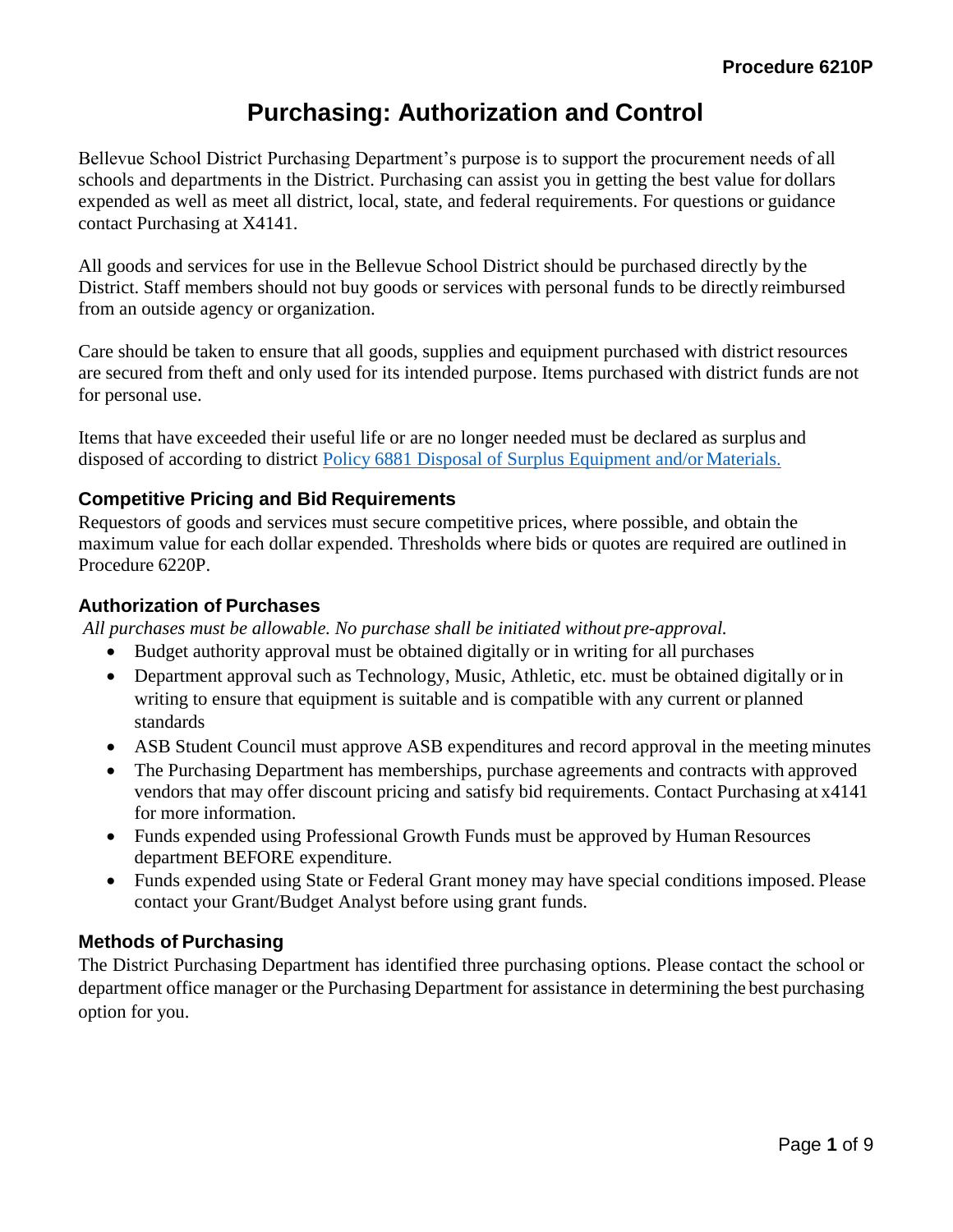## **District Procurement Card (P-Card)**

The District procurement card is the most common method of purchasing general supplies in the District. Using a P-Card is like using a credit card, it is fast, easy to use, more agile and, with some exceptions, accepted by most vendors for everyday purchases.

The District has secured discount pricing with many online vendors such as Amazon Business, Staples Advantage and KCDA. For this reason, shoppers should not use non-business personal accounts when making online district purchases. Contact the Purchasing Department for log in information for established accounts.

Please be aware that some purchases are not allowed by P-Card such as salaries and wages, personal services, alcohol, gifts and gift cards, cash advances, etc. – see full list of prohibited expenditures

- Get approval from the person with budget authority prior to making a P-Card purchase
- Check out a P-Card from the school or department office manager
- Read Policy and Procedure 6212 for P-Card guidelines prior to making a purchase
- Determine the best pricing for the item sought
- Swipe card or enter card number at check-out (for on-line purchases)
- Ensure the delivery is to a District facility
- Print or retain original detailed receipts
- Note the educational or business purpose of the purchase then sign and date the documentation
- Additional documentation (invoice or quote, food form, class lesson, etc.) may also be required. [See Documentation Requirements](#page-3-0) below
- Return P-card and all original detailed receipts with any required documentation to the school or department office manager
- Card manager enters data into PaymentNet such as account code, purpose and sales tax status
- Card managers must complete and submit weekly reports to Business Services per schedule

## **Purchase Order (PO)**

Purchase orders are used for more complex purchases requiring quotes or bids; ongoing purchases (open PO's); personal services requiring contracts or MOU's, vendor agreements, registrations, etc. Only the Purchasing department may issue a Purchase Order to the vendor. A Purchasing Requisition is not a Purchase Order.

- Enter request (purchase requisition or PR) into Business PLUS
- Enter tax if applicable. The District is subject to paying sales tax on all taxable purchases. (If you are unsure if a purchase is taxable contact the Purchasing Department)
- Ensure the delivery is to a District facility
- Attach quotes or other documentation. [See Documentation Requirements](#page-3-0) below
- Submit and approve through workflow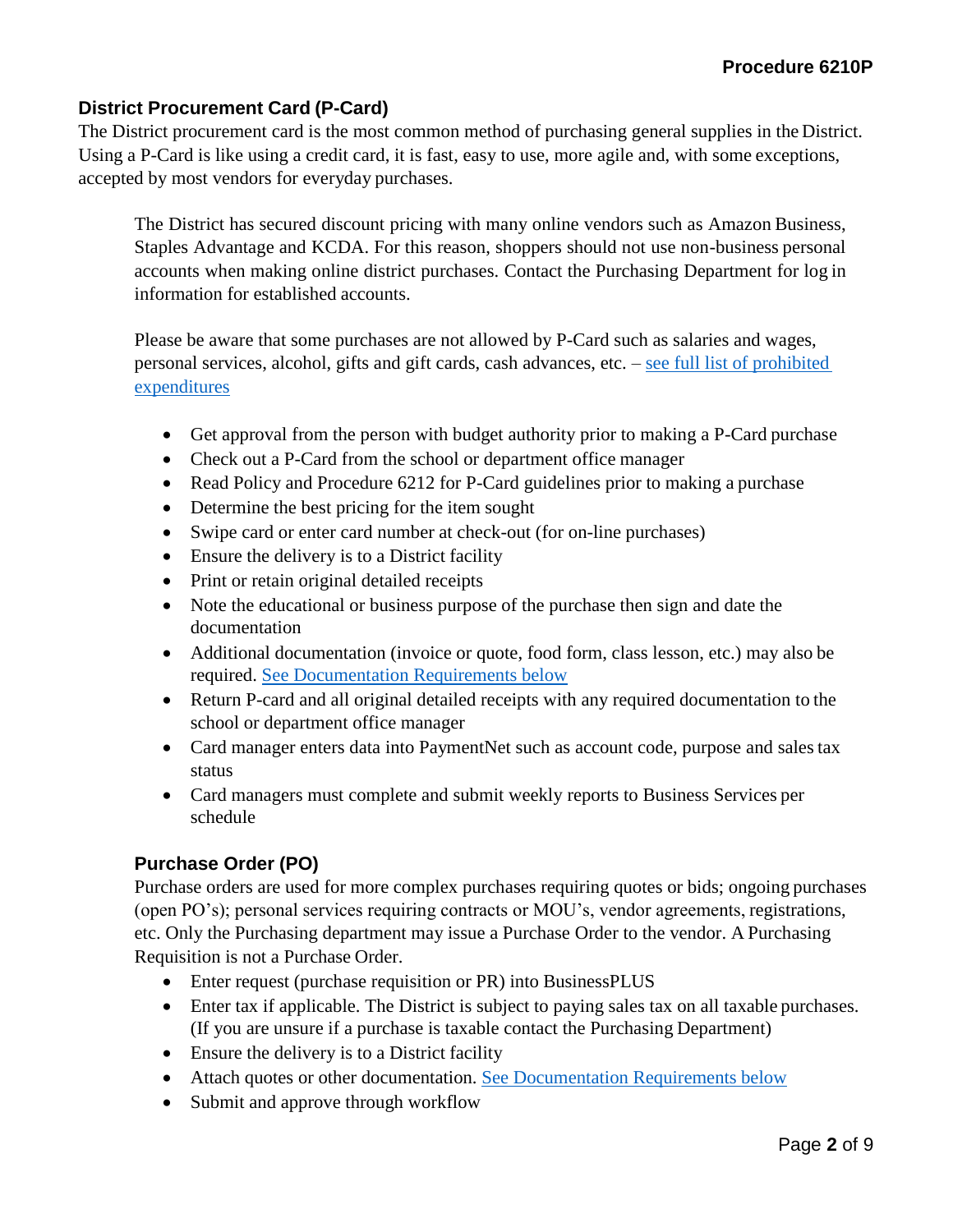- A PO number will be assigned by the purchasing department after all approvals are obtained
- The amount of the PO will be shown as an obligation in the Encumbrance column on the budget report
- E-mail notification with the PO number will be sent to the originator
- Purchasing will send a PO to the vendor to complete the ordering process
- Invoices from vendors should be addressed to the Bellevue School District Accounting **Office**

## **Reimbursement**

Staff are encouraged to order supplies through the school or department office manager; however, the District will reimburse staff, parents or students for **pre-approved** allowable expensesin emergency situations, extenuating circumstances or when a vendor does not accept PO's or district P-Cards.

Please be aware that **p**urchases using a gift card, gift certificate, or store credit from personal purchases will not be reimbursed.

- Prior approval must be obtained digitally or in writing by the person with budget authority before personal funds are expended
- Ensure the delivery is to a District facility
- A Claim for Reimbursement form must be completed and signed by employee and budget authority
- Documentation of the business or educational purpose must be included with the claim
- Original detailed receipts including method of payment must be submitted with the claim
- Additional documentation (invoice or quote, food form, class lesson, etc.) may also be required, see Documentation Requirements below
- Department or Office mails claim to accounting for reimbursement processing

# **Contact with Vendors**

*Purchasing is responsible for adding vendors to the vendor data base and for collecting the necessary documentation. Staff wishing to work directly with vendors should be aware of the following guidelines:*

# Staff may:

- Contact vendors to obtain information on potential purchases or to request a quote
- Ask Purchasing (ext. 4141) for vendor suggestions
- Ask vendors to send all invoices to the District Accounting Office only at PO Box 90010 Bellevue, WA 98009-9010

Staff may not:

- Commit to any purchase or service without prior approval
- Arrange for delivery to a non-district facility
- Ask vendors to send invoices directly to the school or individual making the purchase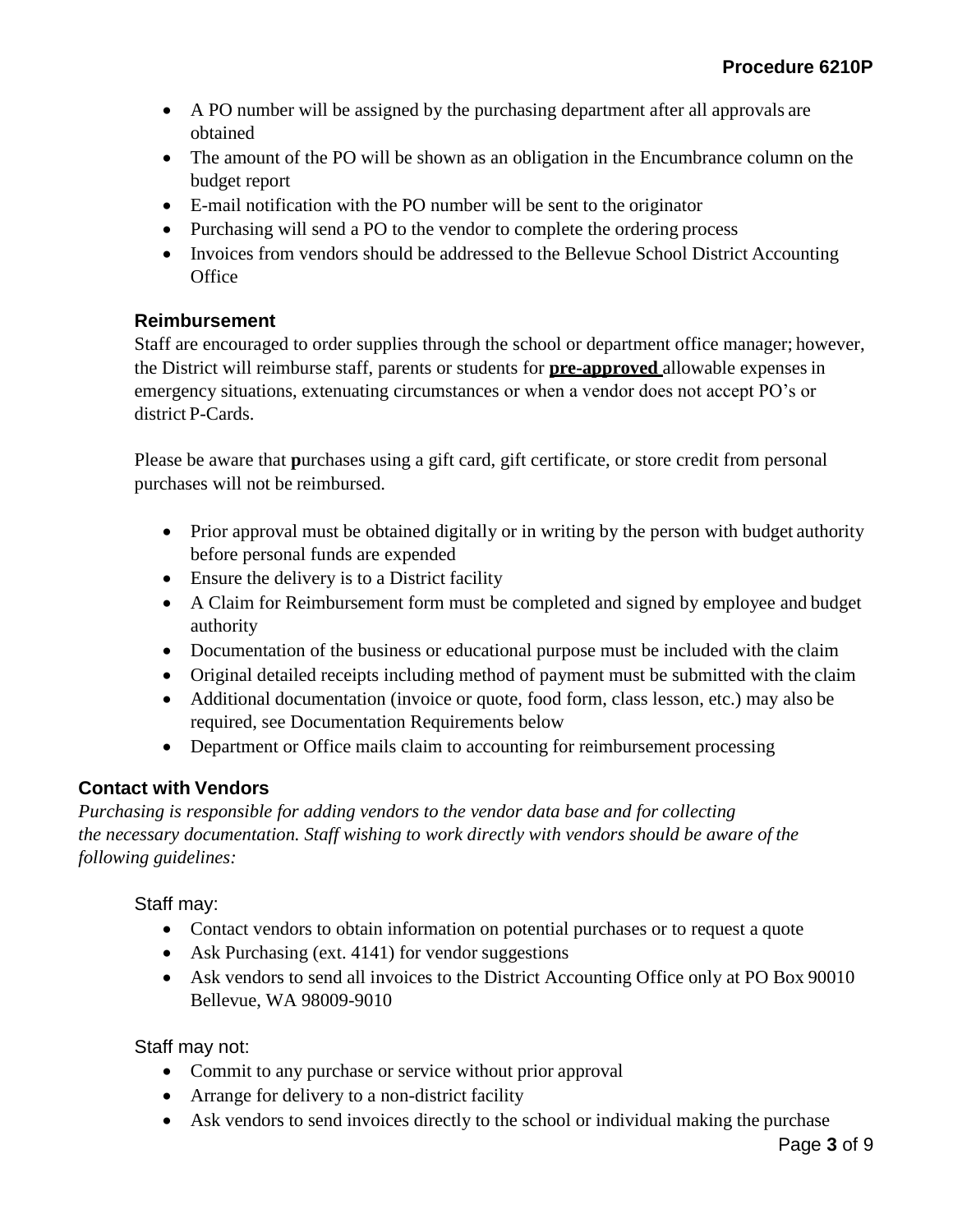• Sign contracts or agreements on behalf of the District unless specifically identified as an authorized signer (see Contracts section below)

## **Allowable Purchases**

*District Funds should only be used to further the educational or business purpose of the District. The following purchases are allowable when consistent with other district policies. Purchases using federal or other grants funds may be more restrictive. Check with the grant program manager before making any purchase.*

- Supplies, materials or services for educational or business purposes are subject to [Policy](https://bsd405.org/wp-content/pdf/policy/6220.pdf) 6220 and [Procedure 6220P](https://bsd405.org/wp-content/pdf/policy/6220P.pdf) - Bid Requirements;
- Travel consistent with Policy and Procedure 6212 and 6212P Purchasing Cards (P-Cards) and 6213 and 6213P – Travel Authorization and Reimbursement;
- Equipment consistent with guidelines outlined in Policy and Procedure 6801 and 6801P -Capital Assets/Theft Sensitive Assets
- Food subject to [Smart Snacks g](https://www.fns.usda.gov/school-meals/tools-schools-focusing-smart-snacks)uidelines, [Child Nutrition Policy & Procedure 6700,](https://bsd405.org/wp-content/pdf/policy/6700.pdf) and [Staff](https://bsd405.org/wp-content/pdf/policy/6240P.pdf) [Food Policy & Procedure](https://bsd405.org/wp-content/pdf/policy/6240P.pdf) 6240

#### **Non-Allowable Purchases**

*The following purchases are NOT allowable. listed items are examples and not inclusive of all potential purchases.*

- Gifts, gift certificates, or gift cards per Washington State Constitution Article VIII, Section 7
- Flowers as a gift
- Alcohol
- Food for meetings or events that are not beneficial to the operation of the District
- Cash advances
- Salaries and wages
- Items for personal use or non-district purposes
- Fuel for personal vehicle
- Gratuities in excess of reasonable and customary amounts
- Using a **P-Card** to send donations to charity
- Using a **P-Card** to pay for personal services, consultant agreements, or performance groups
- Using a **P-Card** for purchases of goods for which the District has a bid
- Using a **P-Card** for purchases for which the District has issued a purchase order, unless approved in advance by purchasing department
- <span id="page-3-0"></span>• Using a **P-Card** to pay for goods or services through on-line application software where required to store the card number on a personal device or computer (Uber, Lyft, etc.)

#### **Documenting Purchases**

*Complete documentation must accompany all purchases or reimbursements – examplesinclude:*

- Invoices or Quotes
- Requisition for Goods and Services form
- Contracts, MOU's, or Agreements as required (see chart below)
- Detailed, original receipts
- Packing slips
- Food & Beverage Request Form. See [Policy & Procedure](https://bsd405.org/wp-content/pdf/policy/6240P%20Exh.%20A.pdf) 6240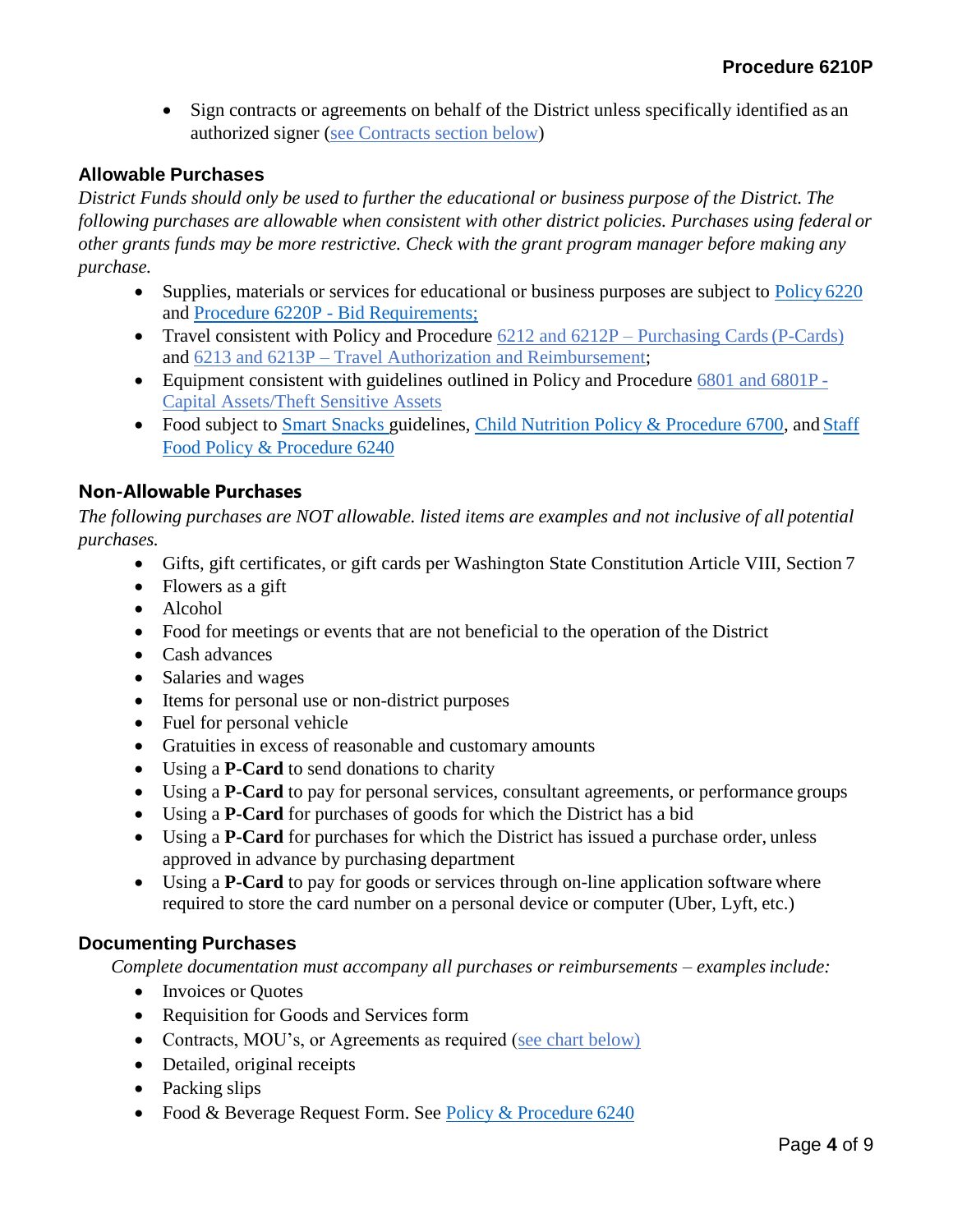- Lesson Plans when purchasing food for classroom purposes
- ASB Minutes documenting the approval of any purchase
- [Extended Field Trip form](https://bsd405.org/departments/athletics-activities/field-trips/) for overnight trips involving students
- Prior Approval for Overnight Travel for staff traveling without students
- Travel Summary for Approved Travel for documenting post-travel expenses and submitting a claim for reimbursement
- Other miscellaneous documentation such as e-mails, notes, or other relevant information regarding the purchase

### **Delivery of Goods and Supplies**

*All orders placed for goods or supplies (including online orders) using district funds whether by Purchase Order, district P Card or personal funds must be shipped to a District facility. Violations could lead to the loss of credit card or ordering privileges.*

Ship to:

- A school in the District
- The District Warehouse
- A department in the District
- The District PO Box (as allowable based on shipper's rules)
- The District Purchasing Office

Do not ship to**:**

- Staff home address
- Parent or student home address
- Off-site meeting facilities
- ANY non-district addresses

Deliveries may be held for pick up by district staff at the vendor will-call site in lieu of shipping.

If items are delivered to one district location and are needed at another, the items may be transported by a District staff member or sent via district mail between district locations.

#### **Receiving Goods, Supplies and Services**

*It is the responsibility of the requestor to ensure goods are received and reconciled with the packing slip, or that services have been performed within the terms of the agreement prior to invoices for payment being approved.*

- Principals or department heads shall designate locations and the staff responsible for receiving deliveries within their buildings
- Online receiving is the way schools and departments acknowledge receipt of merchandise or services and approve payment
- Designated staff must have security rights in the Business PLUS Financial system allowing them to record items or services received on Purchase Orders in the receiving screen
	- o Enter the amount of goods or services in the amount field of the receiving screen
	- o Record packing or invoice number in the "packing" field
	- o Date and sign documentation then scan and attach to the record in BusinessPLUS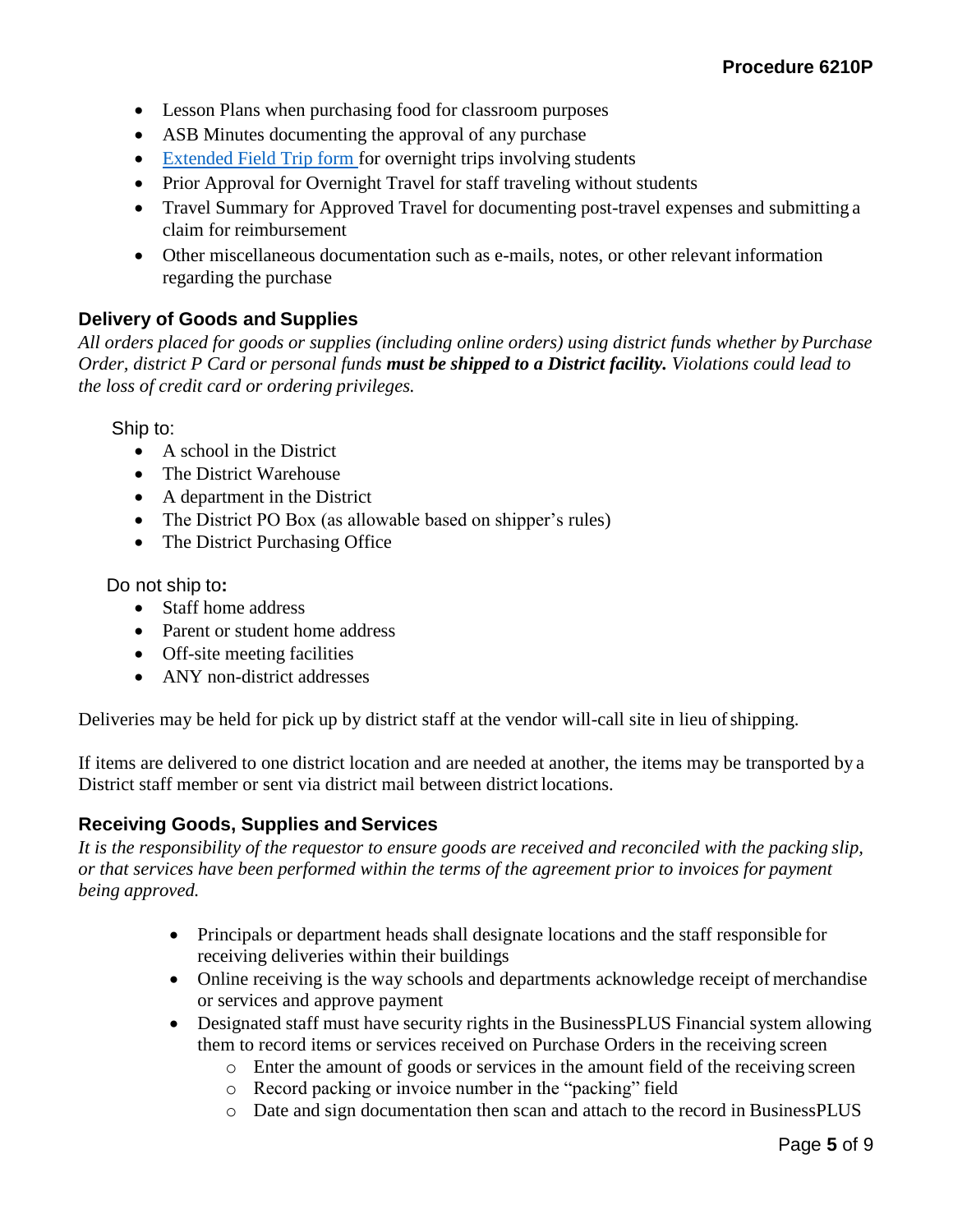- include any notes pertaining to the order (final, partial, shortage, backorder, etc.)
- The Accounting Department processes payments after matching the PO, invoice, and receiving

*Note: P-Card purchases are reconciled using the PaymentNet system from JP Morgan Chase. See [6212P Use of District Charge](https://bsd405.org/wp-content/pdf/policy/6212P.pdf) Cards*

#### **Return of Goods or Supplies**

*The return of items purchased will vary depending upon the original purchase method.*

Items purchased by a PO:

- Returns are coordinated through the Purchasing Department
- Request a PO Action Form
- Complete the form
- Send the form and the goods or supplies together to the Warehouse
- Purchasing Department obtains the return authorization from the vendor
- Warehouse will hold the goods or supplies for pick up
- Vendor will issue a credit upon receipt of goods or supplies.

#### Items purchased by P-Card:

- Card holder contacts the vendor to coordinate the return
- Follow the vendor's instructions for return
- Ensure a credit is applied to the original card used

#### Items purchased by staff reimbursement:

- Staff should only submit a claim for reimbursement when items are placed into service and will not be returned
- If an item must be returned after the District has issued a reimbursement, the refunded money must be paid to the District

#### **Recording of Assets**

*Assets are recorded per policy and procedure [6801 P Capital Assets/Theft-Sensitive Assets i](https://bsd405.org/wp-content/pdf/policy/6801.pdf)n the Destiny Asset Tracker or other district approved tracking systems. Please contact the appropriate department* when purchasing items such as (listed items are examples and not inclusive of all potential purchases):

Technology Department:

- Computers and personal devices
- Printers, Cameras, Drones
- Software licenses
- Video displays

Music Department:

• Musical Instruments, Band Uniforms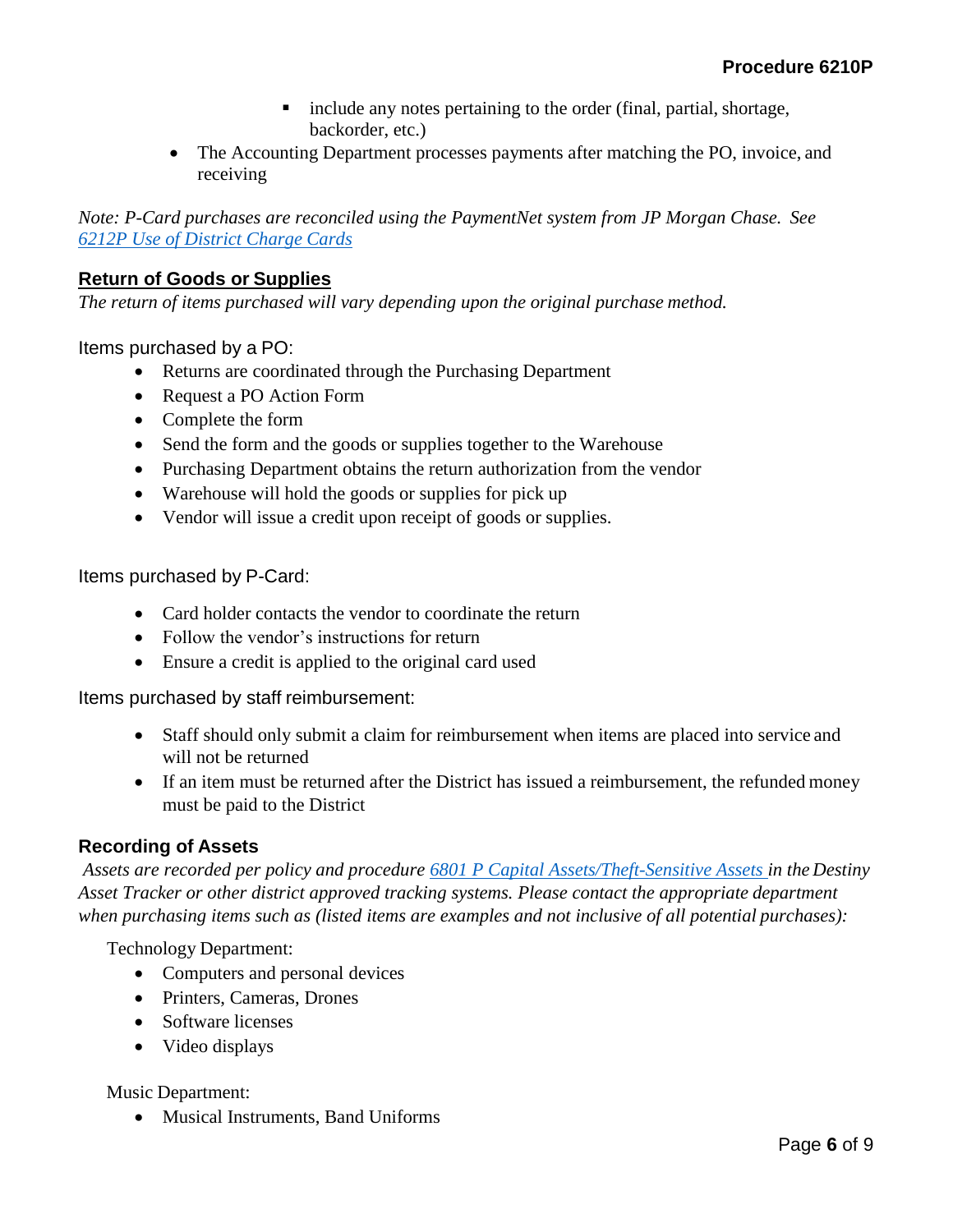• Band uniforms

Curriculum Department:

- Books for classroom or library
- Manipulatives

Warehouse Department:

• Nutrition small wares used in district kitchens

Activities and Athletics Department:

- Sports equipment
- Sports uniforms
- Robots
- Other ASB equipment items

CTE Department:

• Items used in CTE classrooms not recorded elsewhere

#### **Contracts**

**Contracts/Agreements** that obligate the District must have advance approval and can only be signed by authorized individuals. Contact Purchasing at x4141 before executing any agreements/contracts.

| <b>Type of Contract &amp; Amount</b>                              | <b>Approval Authorization</b>                                                   | <b>Contract Signature</b><br><b>Authorization</b>                                                                                     |
|-------------------------------------------------------------------|---------------------------------------------------------------------------------|---------------------------------------------------------------------------------------------------------------------------------------|
| <b>Purchase Orders</b>                                            | Individual(s) with<br>budget authority                                          | <b>Purchasing Manager</b>                                                                                                             |
| <b>Formal Bids</b>                                                | School Board approval<br>then individual(s) with<br>budget authority            | Superintendent or Deputy<br><b>Superintendent for Financial Services</b>                                                              |
| Lease/Rents                                                       | <i>Equipment</i> : Individual<br>with budget authority                          | Deputy Superintendent for Financial<br>Services or Director of Facilities.<br>Purchasing Manager for state contract<br>leases via PO. |
|                                                                   | <b>Real Property: Deputy</b><br>Superintendent for<br><b>Financial Services</b> | Deputy Superintendent for Financial<br>Services or Director of Facilities.                                                            |
| <b>Small Works Construction</b><br>Projects Under \$300,000       | Director of Facilities                                                          | Director of Facilities                                                                                                                |
| Formal Bids for<br><b>Construction Projects Over</b><br>\$300,000 | School Board approval<br>then individuals $(s)$ with<br>budget authority        | Director of Facilities                                                                                                                |